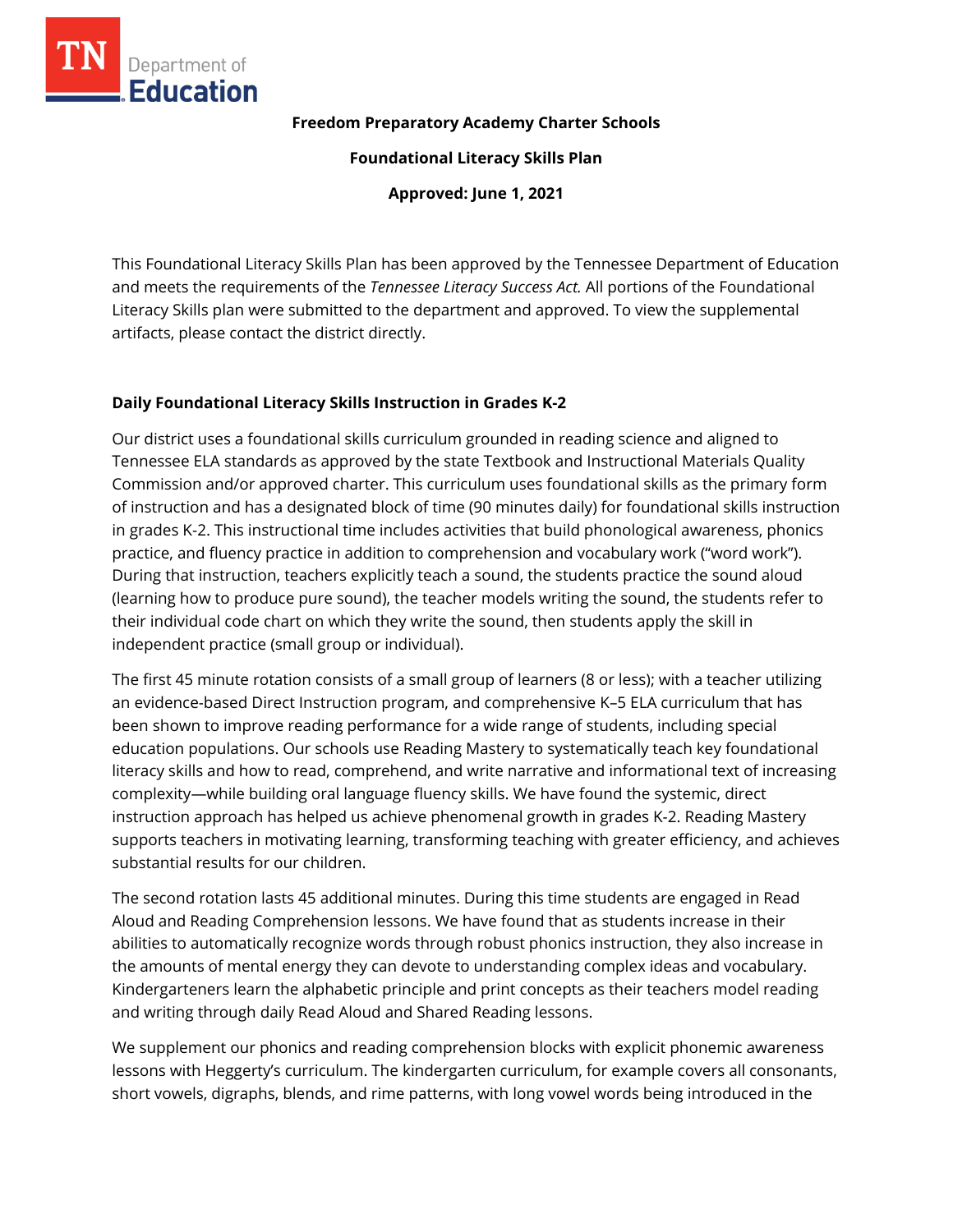Department of Education

later weeks of this curriculum. By comparison, the yellow book also goes further into long vowels and introduces R-controlled vowels, special vowel sounds, and multisyllabic words.

# **Daily Foundational Literacy Skills Instruction in Grades 3-5**

Our district has an integrated literacy block for grades three (3) through five (5) grounded in reading science and aligned to Tennessee ELA standards. Our curriculum materials are rigorous, high quality instructional materials that have led to growth year over year.. During the integrated ELA block that meets an evidence-based approach to applying foundational skills within daily lessons, our students receive a total of 90 minutes of ELA instruction.

Of the 90 minute instructional block, our students spend approximately 60 minutes per day with foundational skills instruction that includes fluency, grammar, morphology, spelling, and writing. Our adopted curriculum also engages students in work around fluency, vocabulary, and comprehension. The fluency, vocabulary, and comprehension skills are not taught in isolation, but are embedded within the lesson to ensure continuity, cohesion, and connection.

## **Approved Instructional Materials for Grades K-2**

Approved waiver for other materials

## **Approved Instructional Materials for Grades 3-5**

Approved waiver for other materials

### **Additional Information about Instructional Materials**

Our district will continue to refine our current instructional materials as outlined and approved through our existing charter; however, we have chosen to supplement in several ways. Our district will begin the process of integrating Heggertys (our current phonemic awareness program) with the Tennessee Foundational Skills Curriculum Supplement to further address foundational skills in daily instruction for students who are most at risk. We will begin to use the daily sounds-first activities as our daily warm up in all elementary schools across the district. Students also have an extra set of "at-home" decodables. We have encouraged and assisted our families to order the "at-home decodables" through the state's free ordering website. The at-home decodables allow our students another round of practice with their families. The at-home decodables provide our families with the sounds-supports to connect school and home practice, which adds additional reinforcement to daily lessons.

## **Universal Reading Screener for Grades K-5. This screener complies with RTI<sup>2</sup>and Say Dyslexia requirements.**

We currently use Easy CBM as a universal screener. We will also consider the Tennessee Universal Screener once it becomes available.

### **Intervention Structure and Supports**

In the fall, FPA students are given a universal screener (Easy CBM) to determine which students have a significant reading deficiency or are "at-risk". Our grade-level teachers, RTI Leads, Deans of Academics, and principals review universal screener data to determine which students score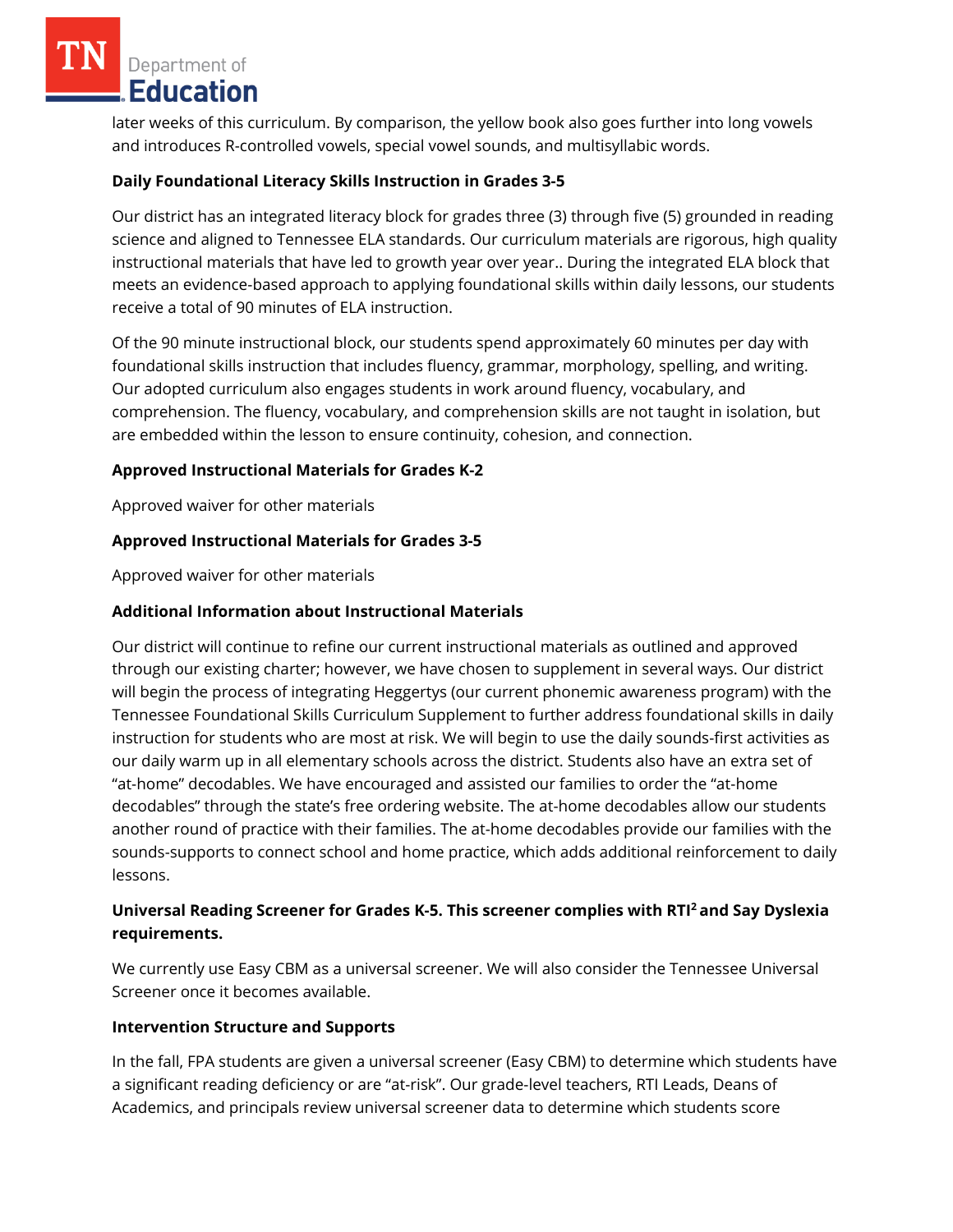Department of Education

between the 0-25th percentile. Those students demonstrating need are classified as in need of Tier II or Tier III instruction. Students classified as Tier II or Tier III are given a diagnostic assessment to determine specific deficits in order to best assign students to a small group with an intervention that will narrow skill gaps. Students receive daily, small-group intervention for at least 45 minutes in their area of greatest deficit.

At Freedom Prep, we have research-based options for reading intervention support available to our students who are "at-risk" and/or who have been identified with a significant reading deficiency. Our recently adopted ELA computer based learning program (iReady) contains an assessment and remediation guide in which teachers can find activities that directly address skill gaps. Teachers can tailor this to the needs of their RTI group of students. If that intervention is not proving to be effective, more comprehensive, strategic interventions (such as Wilson Phonics and/or Reading Mastery) become an option. Data teams meet every 4  $\frac{1}{2}$  weeks to determine if a change in the intervention or the person providing the intervention is warranted. The data team also looks at other variables (attendance, engagement) as part of the decision making process before a change is made to the programming or provider. Our students receive explicit instruction in their area of deficit in small groups using research-based materials and strategies.

Freedom Prep uses a research-based supplemental program as one intervention for students with characteristics of dyslexia. Our district notifies families of students who demonstrate characteristics of dyslexia. Families are notified of their child's involvement in Wilson Phonics, an Orton-Gillingham approach of systematic, explicit, sequential, phonics-based instruction and informed of how the program is considered a strong support for students with dyslexia. Intervention takes place daily during a grade-level time in the master schedule just for RTI. When students are in their RTI groups, they work on activities and assignments that make them stronger in that skill. For example, students who need instruction in comprehension may read a new text and answer scaffolded questions, all related to the knowledge-building unit they are studying in Tier I instruction. For students who need decoding support, they may receive intervention using the Reading Mastery or Wilson Phonics.

### **Parent Notification Plan/Home Literacy Reports**

Our district notifies parents in grades K-5 if their child is "at-risk" for or has a significant reading deficiency (as evidenced by students scoring in the 0-25th percentile) immediately after the district's schools complete the fall universal screening. Students' scores are communicated in parent-friendly language that provides a clear explanation of student skill gaps and the depth and extent of student needs. The parents are told what intervention their student will receive and the amount of time each day the student will receive services. This is coupled with a description of the importance of being able to ready by the end of 3rd grade. The district defines how students are assessed and what a "significant reading deficiency" means. Parents are subsequently notified of their child's progress, or lack of progress, after the 4 ½ week data team meetings. In the parent notifications/communication, data teams note any changes being made if the child is not showing sufficient progress as evidenced by progress monitoring and universal screening data as well as recommended activities (that do not require purchased resources) that will support students in the area of deficit (activities are not tailored by child, but tailored by skill deficit generally). These communications go out to parents with students in grades K-3 three times annually and are shared in grades 4 and 5 annually. Additionally,